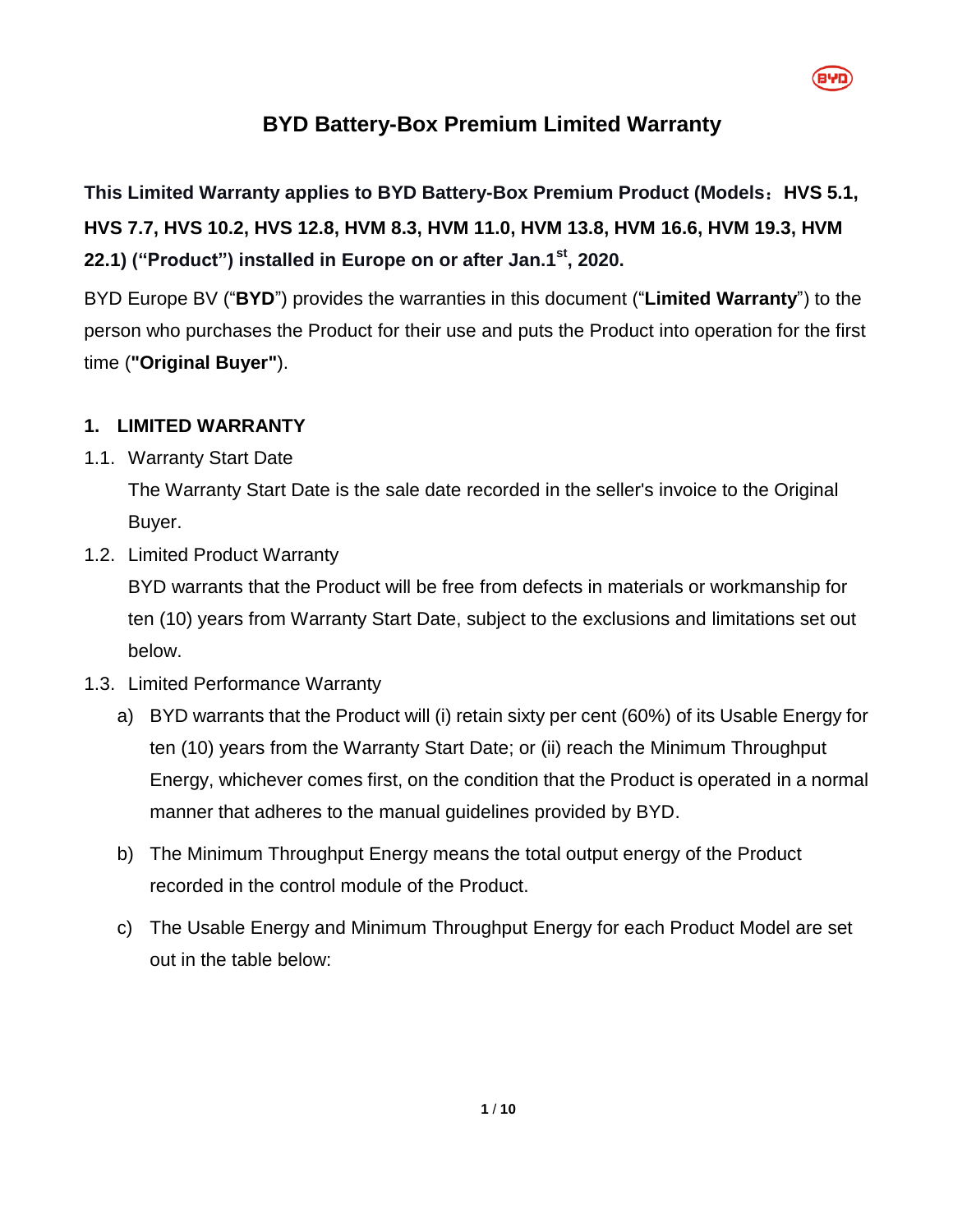

| <b>Product Model</b> | <b>Usable Energy</b> | Minimum Throughput Energy |
|----------------------|----------------------|---------------------------|
|                      | (kWh)                | (MWh)                     |
| <b>HVS 5.1</b>       | 5.12                 | 15.41                     |
| <b>HVS 7.7</b>       | 7.68                 | 23.12                     |
| <b>HVS 10.2</b>      | 10.24                | 30.82                     |
| <b>HVS 12.8</b>      | 12.8                 | 38.53                     |
| <b>HVM 8.3</b>       | 8.28                 | 25.62                     |
| <b>HVM 11.0</b>      | 11.04                | 34.15                     |
| <b>HVM 13.8</b>      | 13.8                 | 42.69                     |
| <b>HVM 16.6</b>      | 16.56                | 51.23                     |
| <b>HVM 19.3</b>      | 19.32                | 59.77                     |
| <b>HVM 22.1</b>      | 22.08                | 68.31                     |

- d) For this Limited Warranty, the remaining Usable Energy is as measured and calculated using the following testing method and values, while the ambient temperature is between  $25 - 28$ °C:
	- Discharge the battery with constant current until the battery reaches End of Discharge Voltage ("EODV") or its self-protective voltage.
	- Wait for 10 minutes.
	- Charge the battery with constant current and constant charge voltage to its full capacity.
	- Wait for 10 minutes.
	- Discharge the battery with constant current until it reaches EODV or its self-protective voltage. Record the current, voltage, and time.
	- The remaining Usable Energy is the integral of discharge time and current multiplied by voltage.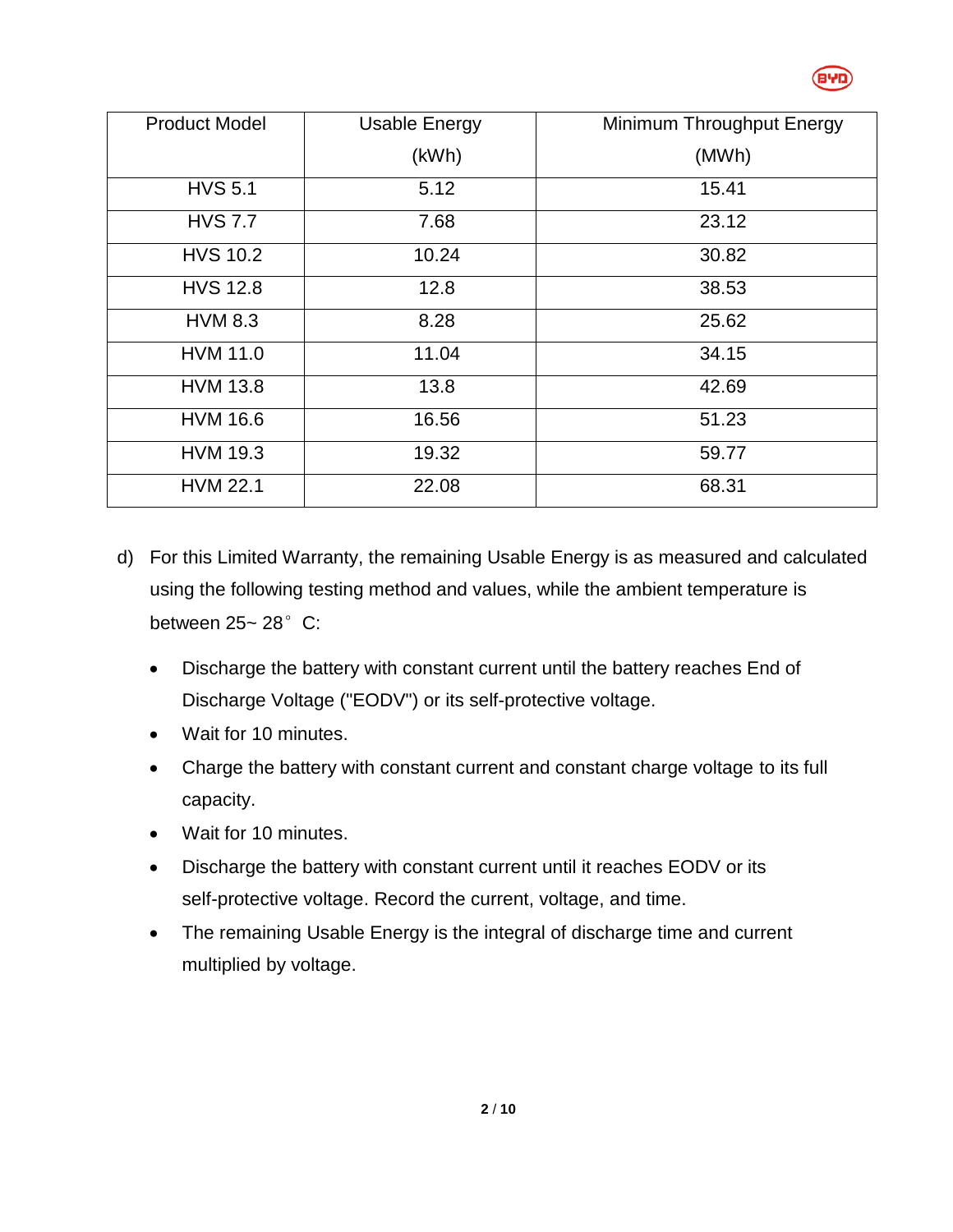

Test value list:

| Product         | End of discharge | Constant charge | Constant   |
|-----------------|------------------|-----------------|------------|
| Model           | voltage(V)       | voltage(V)      | current(A) |
| <b>HVS 5.1</b>  | 160              | 240             | 5          |
| <b>HVS 7.7</b>  | 240              | 360             | 5          |
| <b>HVS 10.2</b> | 320              | 480             | 5          |
| <b>HVS 12.8</b> | 400              | 600             | 5          |
| <b>HVM 8.3</b>  | 120              | 180             | 10         |
| <b>HVM 11.0</b> | 160              | 240             | 10         |
| <b>HVM 13.8</b> | 200              | 300             | 10         |
| <b>HVM 16.6</b> | 240              | 360             | 10         |
| <b>HVM 19.3</b> | 280              | 420             | 10         |
| <b>HVM 22.1</b> | 320              | 480             | 10         |

### 1.4. Limited Performance Warranty for additional battery modules

If Original Buyer purchases additional battery modules after the initial installation of the Product ("Subsequent Product"), the warranty in clause [1.3](#page-0-0) applies to the Subsequent Product from the sale date recorded in the seller's invoice to the Original Buyer of that Subsequent Product.

#### 1.5. Warranty Limitations

The Limited Warranties in clauses [1.2](#page-0-1) and [1.3](#page-0-0) are subject to and must be read together with the limitations, exclusions, and limitations set out below.

### **2. EXCLUSIONS AND LIMITATIONS**

- 2.1. Disclaimer
	- a) To the extent permitted by law, the warranties in this Limited Warranty are the only express warranty given for the Product. BYD disclaims all statutory and implied warranties, including without limitation, any warranties of merchantability, fitness for a particular purpose, or non-infringement. To the extent permitted by law, in so far as such warranties cannot be disclaimed, BYD limits the duration and remedies of such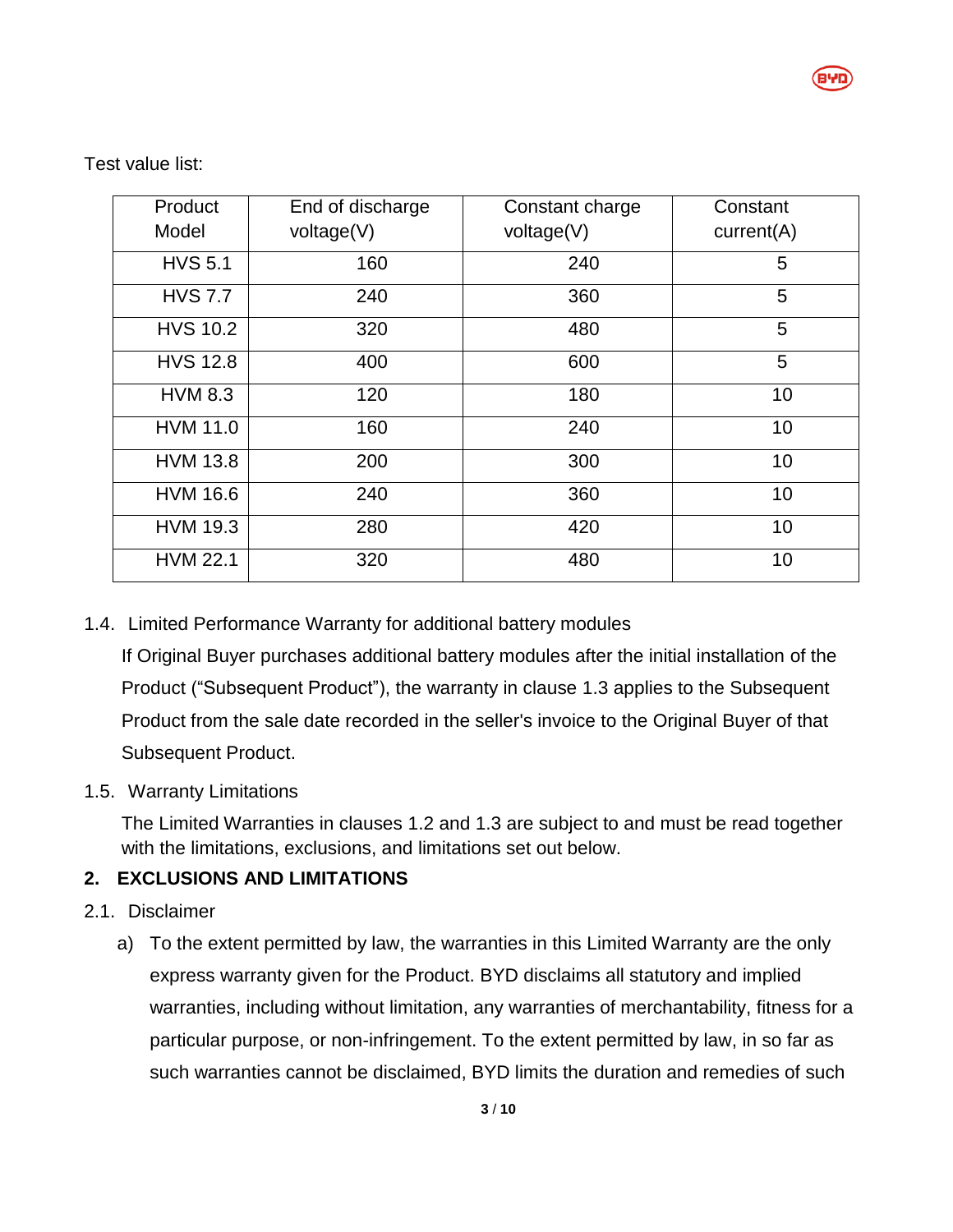

warranties to the duration of this Limited Warranty and, at BYD's option, the repair or replacement services described below.

- b) Neither seller of the Product nor any other person is authorized to make any warranties on behalf of BYD other than those contained in this document or to extend the duration of the warranties beyond the periods specified above.
- 2.2. Limitation of Liability

Except as provided in this warranty and to the maximum extent permitted by law, in no event will BYD be liable for any consequential, incidental, special or punitive damages (including without limitation of loss of profits, harm to goodwill or business reputation, or delay damages) arising from or out of the Product or its installation, use, performance or non-performance, or any defect or breach of warranty, whether based on contract, warranty, negligence, strict liability, or any other theory. BYD's aggregate liabilities, if any, in damages or otherwise, shall not exceed the purchase price paid by the Original Buyer for the Product.

2.3. Warranty Limitations

The Limited Warranty in clauses [1.2](#page-0-1) and [1.3](#page-0-0) does not apply to any defect or deterioration resulting from:

- a) the Product not being installed, maintained or operated by the Operating Manual;
- b) exposure of the Product to movement or shaking following installation, or temperatures of greater than 50°C or less than -10°C;
- c) Original Buyer failing to notify BYD or a BYD Authorized Service Partner (**"BYD Partner"**) of the defect or deterioration within 30 days of Original Buyer becoming aware of the defect or deterioration;
- d) the Product not being installed within one (1) month from Warranty Start Date;
- e) operation of the Product with an inverter that is not a BYD certified inverter which are specified in the BYD Battery-Box Premium HVS&HVM Compatible Inverter List, which is available on the websites: ww.bydbatterybox.com and www.eft-systems.de ;
- f) modification or repair of the Product without the approval of BYD or BYD Partner;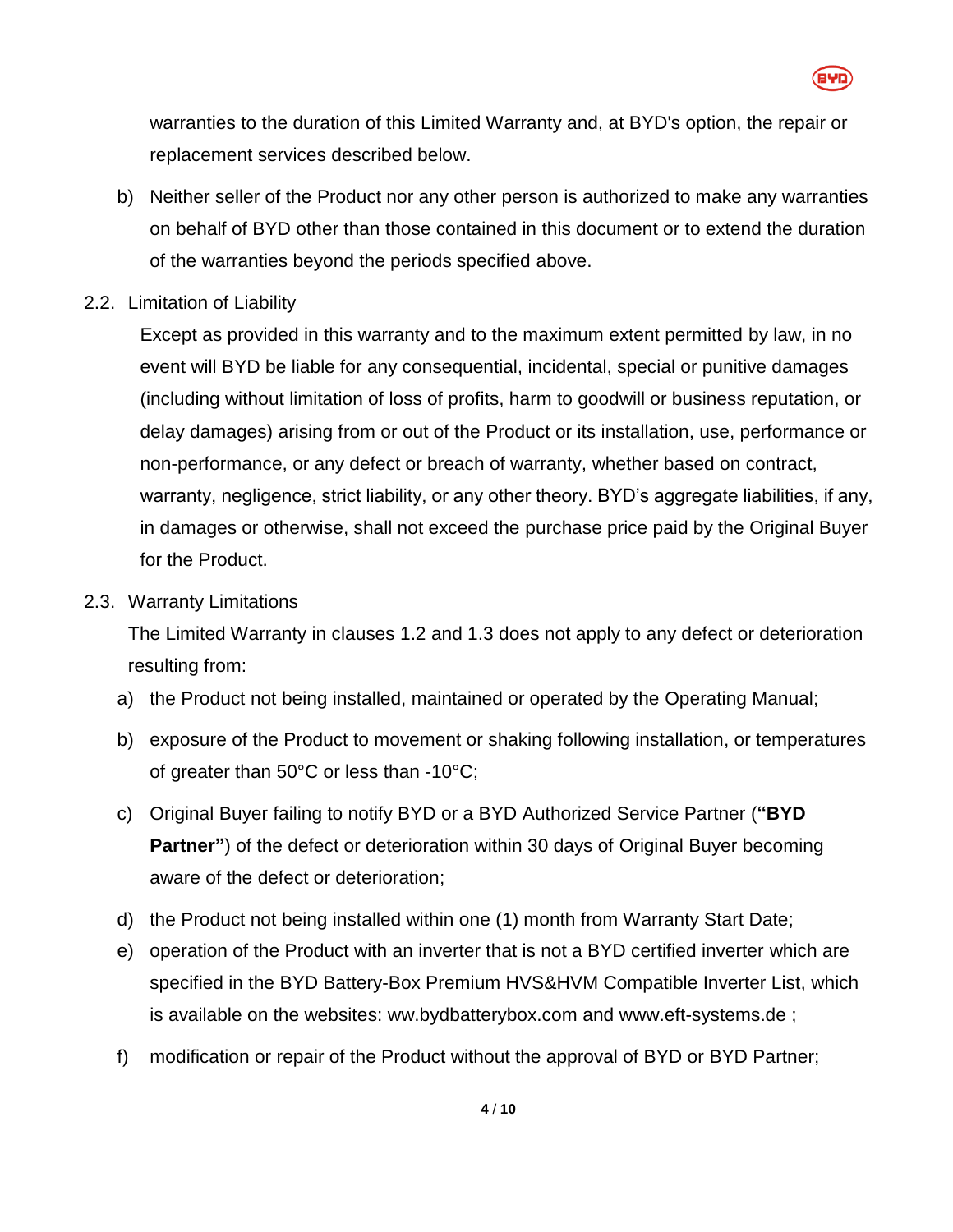

- g) a force majeure event (e.g., natural catastrophes, such as flooding, fires, earthquakes, lightning or other abnormal environmental conditions, war, etc.);
- h) noticeable damage to the Product that occurred during transportation;
- i) changes to national or regional laws, regulations or directives; or
- j) the Product not being operated for any period of 6 months or more.
- 2.4. Warranty Exclusions

The Limited Warranty in clauses [1.2](#page-0-1) and [1.3](#page-0-0) does not apply:

- a) if the Product was not purchased in Europe;
- b) if Original Buyer does not grant BYD or BYD Partner access to the performance data of the Product over the Internet upon request after reporting the warranty claim or manipulate such data;
- c) to wear and tear in the appearance of the Product (including but not limited to any scratches, stains, mechanical wear, rust or mould) which does not impair its function;
- d) to any damage to property or personal injury arising from any defect if the state of scientific and technical knowledge at the time when the Product is sold to Original Buyer was not such as to enable the defect to be discovered;
- e) if the invoice for the Product and the information listed in clause [4](#page-5-0) below is not provided with the warranty claim; or
- f) if the serial number on the Product can no longer be identified or has been modified.

## **3. REMEDY FOR BREACH OF WARRANTY**

- 3.1. Subject to the exclusions and limitations set out above, if the Product fails to comply with the Limited Warranty in clauses [1.2](#page-0-1) or [1.3,](#page-0-0) BYD will repair or replace the non-conforming Product or parts thereof within the warranty term at no charge (or provide a partial refund) on the following conditions.
- 3.2. Whether to repair or replace the Product will be determined by BYD in its sole discretion.
- 3.3. The Product or any of its parts to be replaced will have the same performance and reliability as the original Product. If the production of the relevant type of the Product or any of its parts has been discontinued, withdrawn from the market, or are otherwise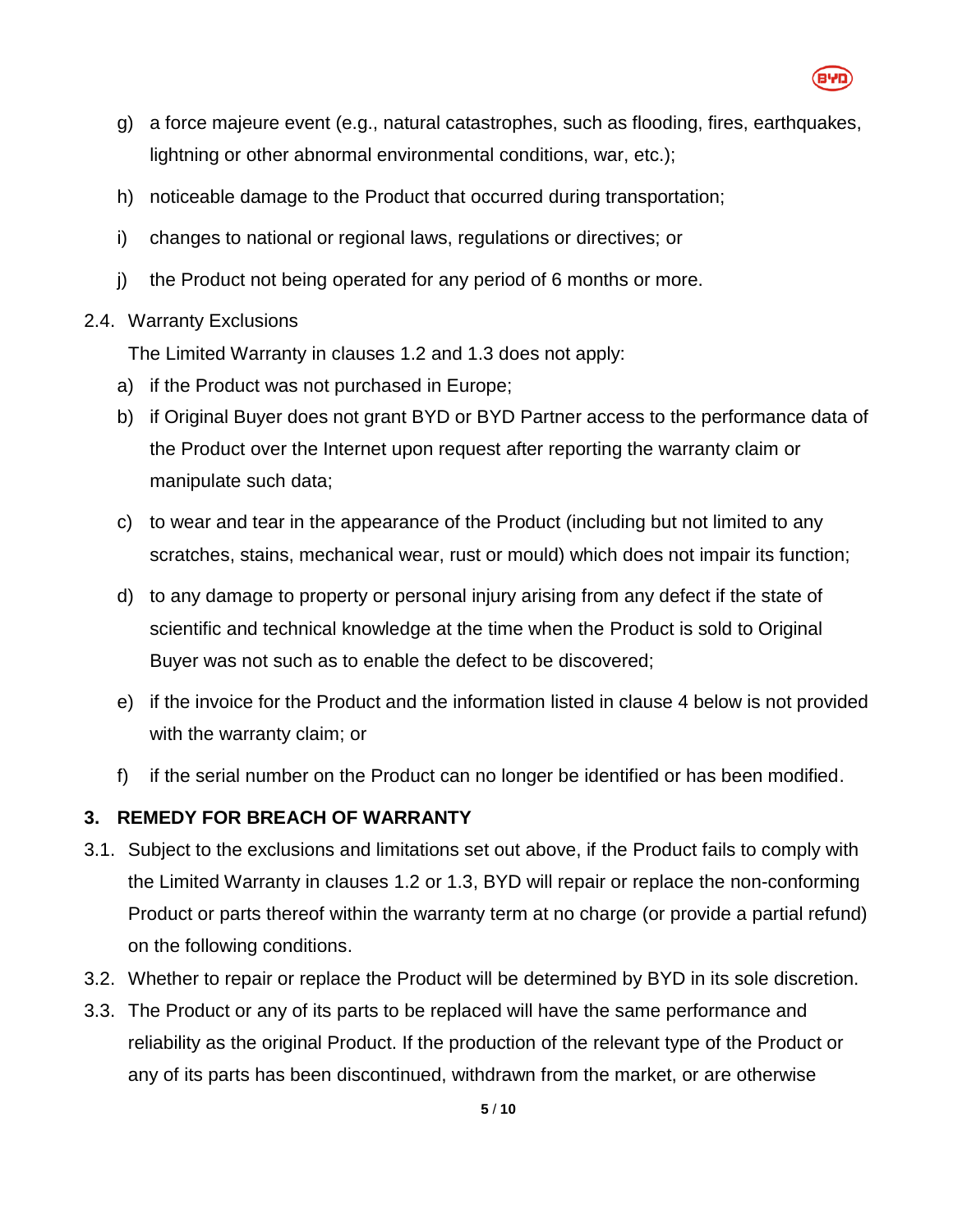

unavailable, BYD may replace the Product or parts with a similar Product or part (which may include previously used parts that are equivalent to new in performance and reliability).

- 3.4. If BYD does not repair or replace the defective Product or parts, BYD will refund Original Buyer an amount of money calculated as follows:
	- a) If the Product fails to comply with the Limited Performance Warranty in clause [1.3,](#page-0-0) BYD may calculate the refund using one of the two refund formulas below:
		- i) Refund = maximum claim amount\* x (warranted Minimum Throughput Energy output energy of the Product recorded in the control module of the Product)/ warranted Minimum Throughput Energy; or
		- ii) Refund = maximum claim amount\* x (warranted remaining Useable Energy remaining Useable Energy)/ warranted Usable Energy; and
	- b) If the Product cannot be operated, BYD will calculate the refund as follows:

Refund = (maximum claim amount\*/120) x (120 - number of months since Warranty Start Date).

\*The maximum claim amount is the market value of the Product (or an equivalent product) determined by BYD if it were purchased new and free of defects.

3.5. The remedies as set out above are the sole and exclusive obligations of BYD to Original Buyer under this Limited Warranty, and BYD will have no other liability to Original Buyer if the Product fails to comply with the Limited Warranty.

## <span id="page-5-0"></span>**4. FULFILMENT**

4.1. If Original Buyer wishes to make a warranty claim under this Limited Warranty, the warranty claim must be reported in writing to BYD Partner (or, if Original Buyer is unable to contact them, BYD Global Service) including the information specified in the table below, using the contact information specified below.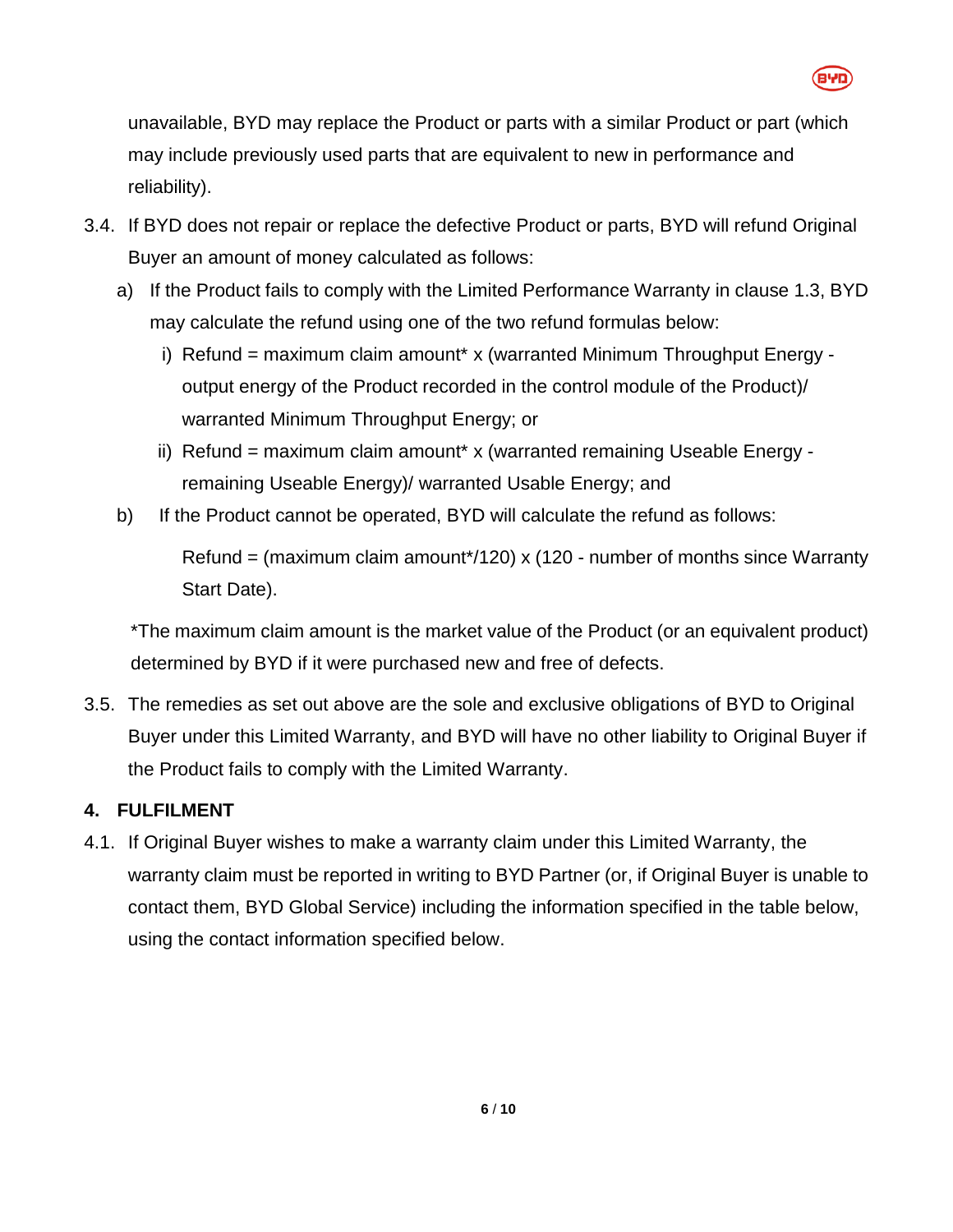| $\mathbf{1}$   | Installation Date*                  |                          |
|----------------|-------------------------------------|--------------------------|
| $\overline{2}$ | Invoice Number*                     |                          |
| 3              | Battery-Box Configuration*          | e.g., HVS XX (X modules) |
| $\overline{4}$ | Serial Number of the Product*       |                          |
| 5              | Serial Number of Modules            |                          |
| 6              | Serial Number of BCU                |                          |
| $\overline{7}$ | <b>Firmware Version BMS /BMU</b>    |                          |
| 8              | Inverter*                           |                          |
| 9              | <b>Inverter Configuration</b>       |                          |
| 10             | Serial Number of the Inverter       |                          |
| 11             | <b>Firmware Version of Inverter</b> |                          |
| 12             | <b>Working Mode</b>                 | e.g., On-Grid +Backup    |
| 13             | Place                               | e.g., indoor             |
| 14             | Comments                            |                          |
| 15             | <b>Error Information</b>            |                          |
| 16             | Country                             |                          |
| 17             | <b>Street and Number</b>            |                          |
| 18             | Postcode and City                   |                          |

**BYD** 

\* mandatory to provide

Or according to the format mentioned in BYD Authorized Service Partner's website, which is listed below.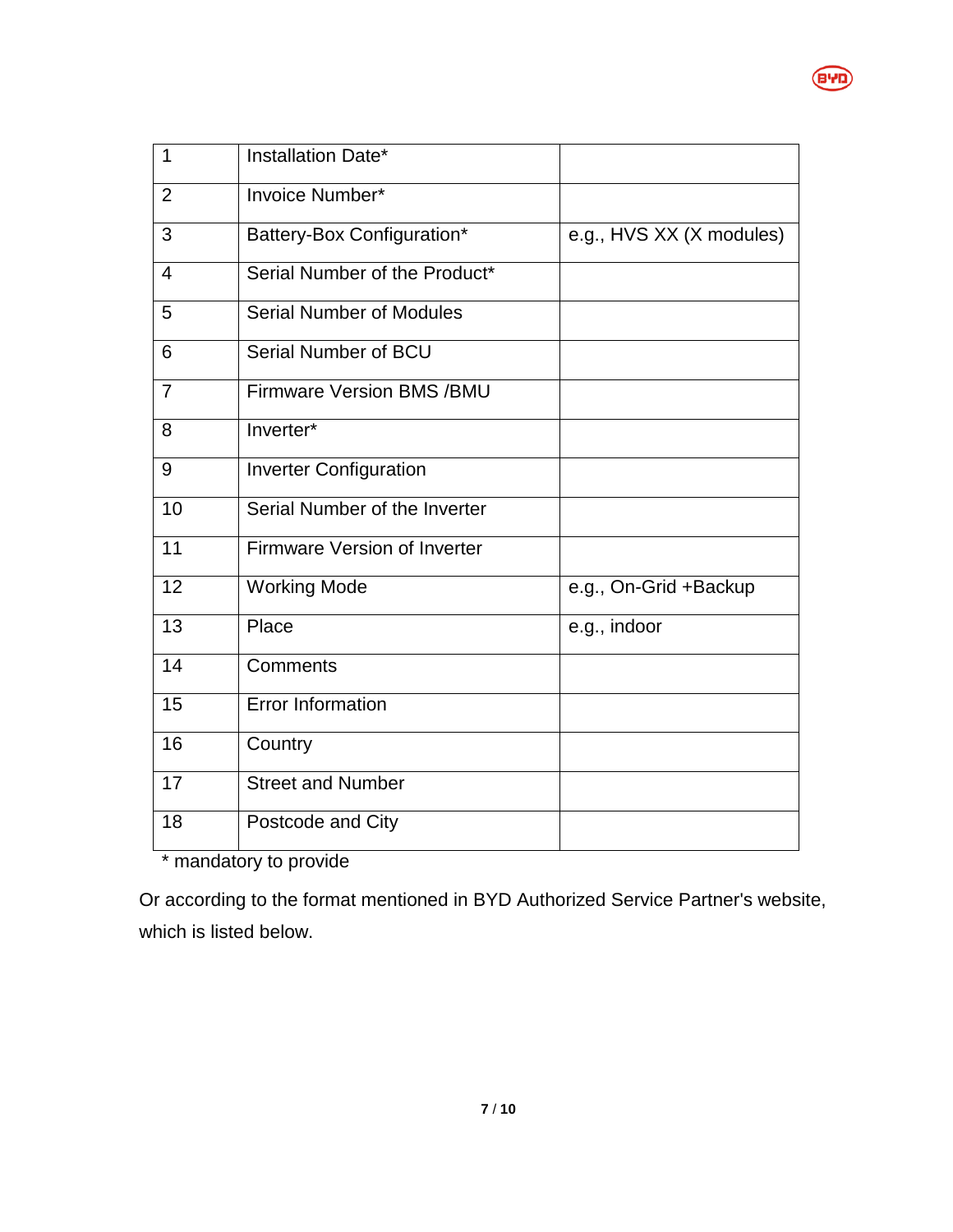### **Contact information**:

### **BYD Global Service**

Address: No.3009, BYD Road, Pingshan, Shenzhen, 5118118, P.R.China

Service Mailbox: bboxservice@byd.com

Telephone: +86 755 89888888- 47175 (CN)

Website: www.bydbatterybox.com

### **BYD Authorized Service Partner**

EFT-Systems GmbH

Address: Bruchtannenstraße 28, 63801 Kleinostheim

Service Mailbox: service@eft-systems.de

Telephone: +49 9352 8523999

+44 (0) 2037695998(UK)

+34 91 060 22 67(ES)

+39 02 873683(IT)

Website: [www.eft-systems.de](http://www.eft-systems.de/)

- 4.2. BYD or BYD Partner is authorized to invoice its inspection costs if:
	- a) the inspection of the Product by BYD or BYD Partner shows that the Limited Warranty does not apply, for whatever reason; or
	- b) no defects were found during the inspection of the Product, and it works without error.
- 4.3. Unless otherwise agreed with BYD or BYD Partner, any replaced Product or parts shall be made available for pick up by BYD or BYD Partner within four weeks after the replacement; otherwise, BYD reserves the right to invoice the replacement component at full market price.
- 4.4. The replaced Product or parts become the property of BYD.
- 4.5. The original warranty periods for the Product shall still apply to any repaired or

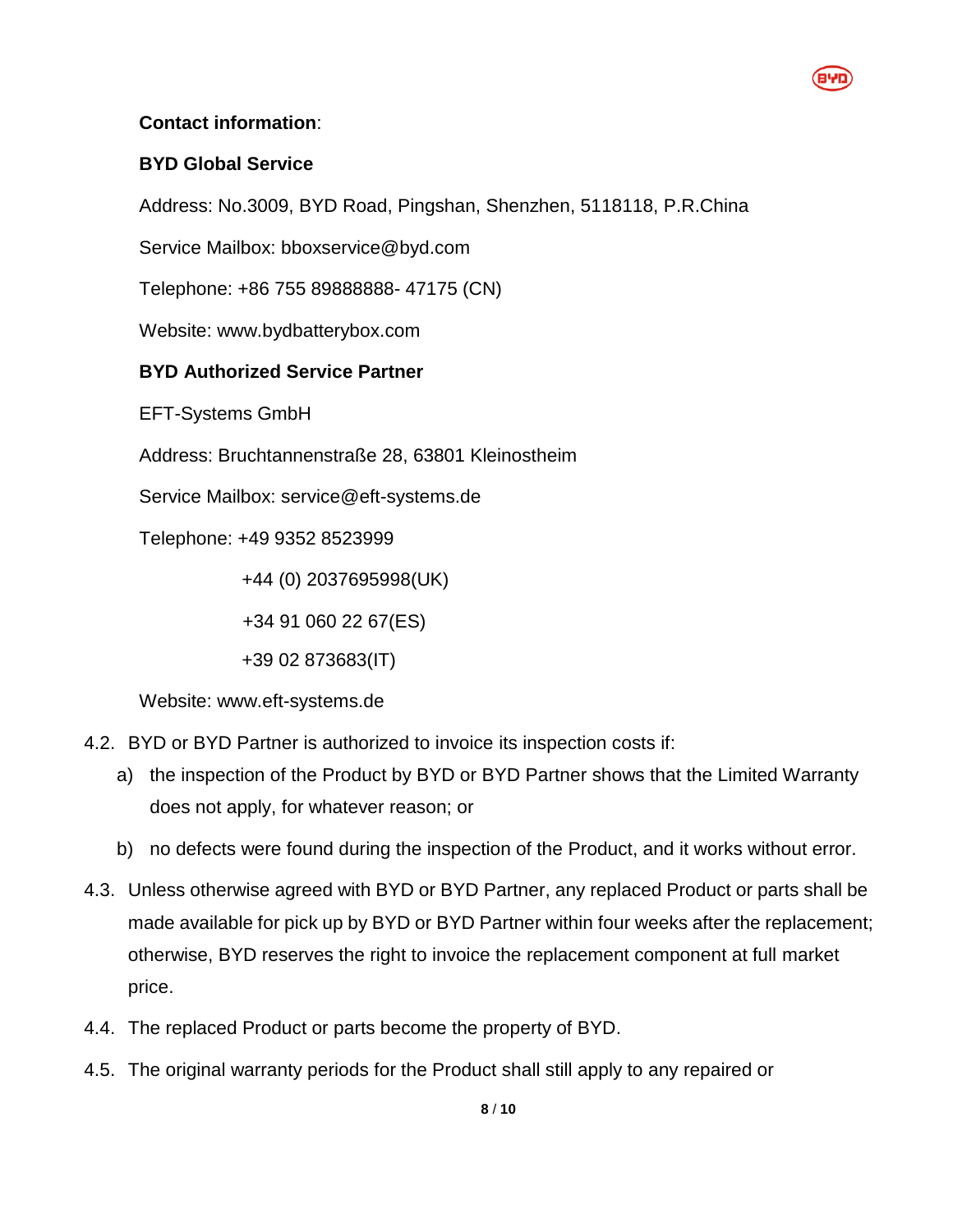

replacement Product, which means the warranty for the repaired or replaced parts will be the remaining warranty period for the originally purchased Product.

4.6. BYD or BYD Partner shall not be responsible or liable in any way to Original Buyer for any non-performance or delay in BYD's performance of its obligations under this Limited Warranty due to occurrences of force majeure events such as natural disasters, war, riots, strikes, unavailability of suitable or sufficient labour, material, or capacity or any unforeseen event beyond its control.

### **5. OUT OF WARRANTY**

In the event the Product is out of warranty, BYD may (in its discretion) provide certain after-sales service to Original Buyer, but all the costs and expenses, such as parts, labour costs, and travel expenses, shall be borne by Original Buyer. To request such after-sales service Original Buyer must provide sufficient information about any defects to enable BYD Partner to determine whether such defects are capable of repair.

### **6. MISCELLANEOUS**

- 6.1. This Limited Warranty is governed exclusively by local law, without regard to its choice of law provisions.
- 6.2. The local courts of Rotterdam shall have non-exclusive jurisdiction for further disputes about a warranty claim arising from this Limited Warranty. In case of a judicial assertion, BYD, but not BYD Partner, is responsible for sending or receiving lawsuit documents.
- 6.3. Original Buyer may be entitled to legal rights regarding the sale of goods according to national law. This Limited Warranty does not limit their possible statutory rights or rights arising from the purchase contract.
- 6.4. If any provision or part of a provision of this Limited Warranty is held or found to be void, invalid or otherwise unenforceable (whether in respect of a particular party or generally), it will be deemed to be severed to the extent that it is void or to the extent of voidability, invalidity or unenforceability, but the remainder of that provision will remain in full force and effect.
- **9** / **10** 6.5. As a condition of making a warranty claim Original Buyer agrees that any dispute on technical facts relating to claims brought under this Limited Warranty may be referred by